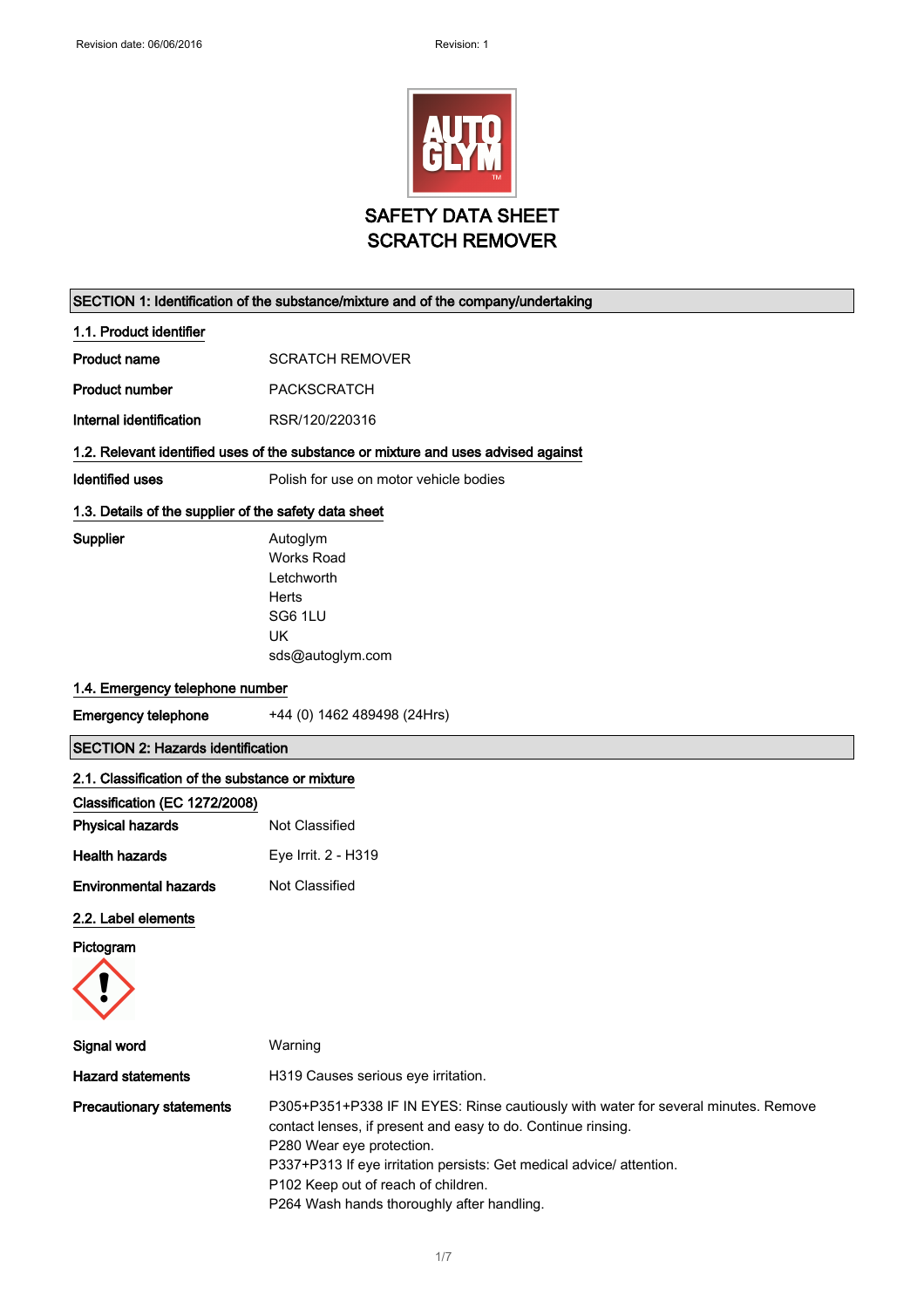| Supplemental label<br>information                                        | EUH066 Repeated exposure may cause skin dryness or cracking.                                                                                                                        |                                                      |  |
|--------------------------------------------------------------------------|-------------------------------------------------------------------------------------------------------------------------------------------------------------------------------------|------------------------------------------------------|--|
| statements                                                               | Supplementary precautionary P501 Dispose of contents/ container in accordance with national regulations.                                                                            |                                                      |  |
| 2.3. Other hazards                                                       |                                                                                                                                                                                     |                                                      |  |
| SECTION 3: Composition/information on ingredients                        |                                                                                                                                                                                     |                                                      |  |
| 3.2. Mixtures                                                            |                                                                                                                                                                                     |                                                      |  |
| Hydrocarbons, C16-C20, n-alkanes, isoalkanes, cyclics, <<br>2% aromatics |                                                                                                                                                                                     | $1 - 5%$                                             |  |
| CAS number: -                                                            | EC number: 919-029-3                                                                                                                                                                | REACH registration number: 01-<br>2119457735-29-XXXX |  |
| Classification<br>Asp. Tox. 1 - H304                                     |                                                                                                                                                                                     |                                                      |  |
| Isotridecanol, ethoxylated                                               |                                                                                                                                                                                     | $1 - 5%$                                             |  |
| CAS number: 69011-36-5                                                   | EC number: 500-241-6                                                                                                                                                                | REACH registration number: 01-<br>2119976362-32-XXXX |  |
| Classification<br>Eye Dam. 1 - H318<br>Aquatic Chronic 3 - H412          |                                                                                                                                                                                     |                                                      |  |
|                                                                          |                                                                                                                                                                                     |                                                      |  |
|                                                                          |                                                                                                                                                                                     |                                                      |  |
| Glycerine<br>CAS number: 56-81-5                                         | REACH registration number: 01-<br>2119471987-18-XXXX                                                                                                                                | $1 - 5%$                                             |  |
| Classification<br>Not Classified                                         |                                                                                                                                                                                     | Classification (67/548/EEC or 1999/45/EC)            |  |
|                                                                          | The Full Text for all R-Phrases and Hazard Statements are Displayed in Section 16.                                                                                                  |                                                      |  |
| <b>SECTION 4: First aid measures</b>                                     |                                                                                                                                                                                     |                                                      |  |
| 4.1. Description of first aid measures                                   |                                                                                                                                                                                     |                                                      |  |
| <b>Inhalation</b>                                                        | Move affected person to fresh air and keep warm and at rest in a position comfortable for<br>breathing.                                                                             |                                                      |  |
| Ingestion                                                                | IF SWALLOWED: Do not induce vomiting. Rinse mouth thoroughly with water. Give plenty of<br>water to drink. Get medical attention.                                                   |                                                      |  |
| <b>Skin contact</b>                                                      | After contact with skin, take off immediately all contaminated clothing, and wash immediately<br>with plenty of water. Get medical attention if irritation persists after washing.  |                                                      |  |
| Eye contact                                                              | Rinse immediately with plenty of water. Remove contact lenses, if present and easy to do.<br>Continue rinsing. Continue to rinse for at least 15 minutes and get medical attention. |                                                      |  |
|                                                                          | 4.2. Most important symptoms and effects, both acute and delayed                                                                                                                    |                                                      |  |
| <b>Inhalation</b>                                                        | May cause respiratory system irritation.                                                                                                                                            |                                                      |  |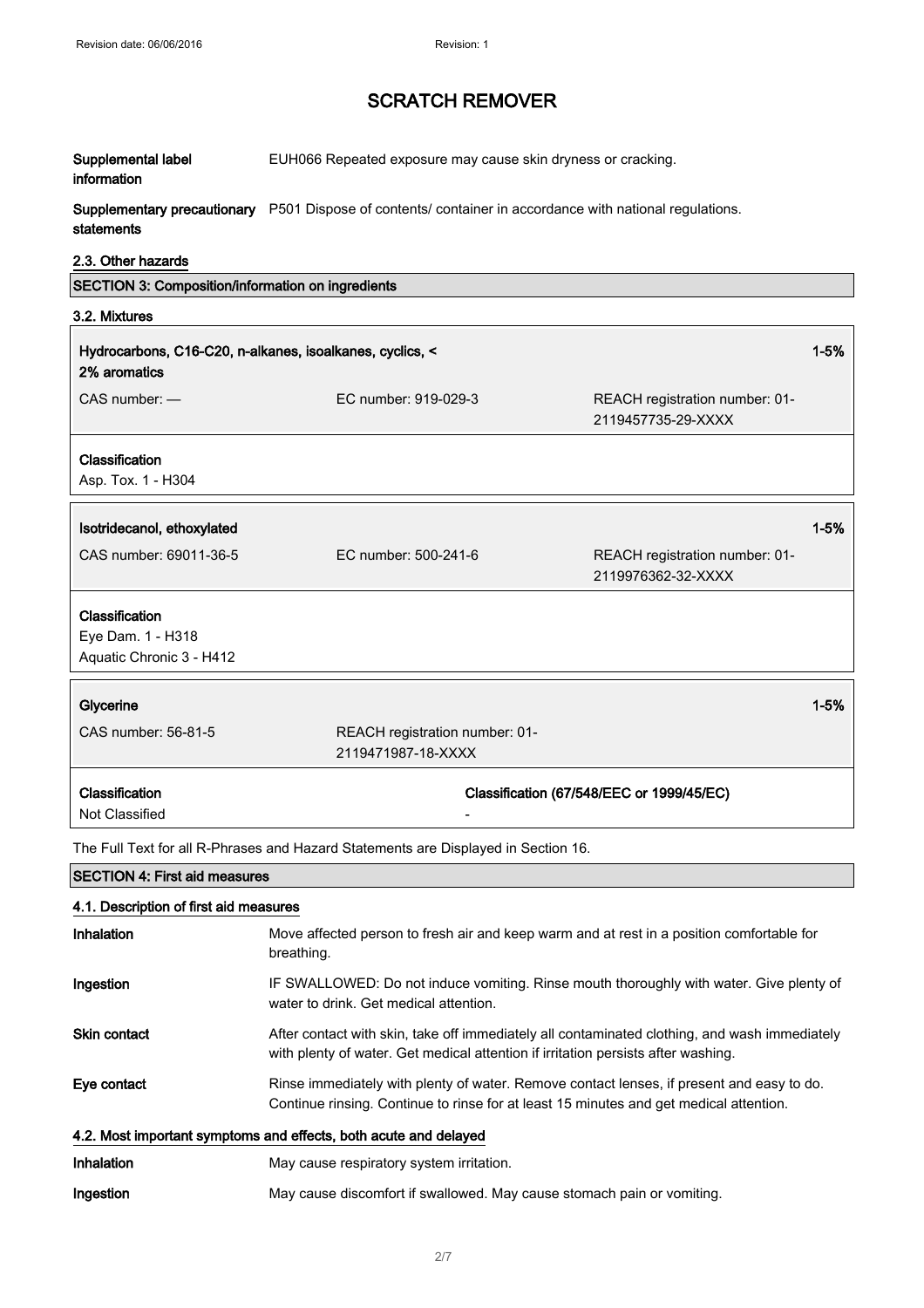| Skin contact                                               | May cause skin irritation.                                                                                                                                                                                                                        |
|------------------------------------------------------------|---------------------------------------------------------------------------------------------------------------------------------------------------------------------------------------------------------------------------------------------------|
| Eye contact                                                | Irritating to eyes. Profuse watering of the eyes.                                                                                                                                                                                                 |
|                                                            | 4.3. Indication of any immediate medical attention and special treatment needed                                                                                                                                                                   |
| <b>SECTION 5: Firefighting measures</b>                    |                                                                                                                                                                                                                                                   |
| 5.1. Extinguishing media                                   |                                                                                                                                                                                                                                                   |
| Suitable extinguishing media                               | Use fire-extinguishing media suitable for the surrounding fire.                                                                                                                                                                                   |
| Unsuitable extinguishing<br>media                          | None known.                                                                                                                                                                                                                                       |
| 5.2. Special hazards arising from the substance or mixture |                                                                                                                                                                                                                                                   |
| Specific hazards                                           | The product is not flammable.                                                                                                                                                                                                                     |
| <b>Hazardous combustion</b><br>products                    | Thermal decomposition or combustion products may include the following substances:<br>Hydrogen chloride (HCl). Phosgene (COCl2).                                                                                                                  |
| 5.3. Advice for firefighters                               |                                                                                                                                                                                                                                                   |
| Protective actions during<br>firefighting                  | No specific firefighting precautions known.                                                                                                                                                                                                       |
| Special protective equipment<br>for firefighters           | Use protective equipment appropriate for surrounding materials.                                                                                                                                                                                   |
| <b>SECTION 6: Accidental release measures</b>              |                                                                                                                                                                                                                                                   |
|                                                            | 6.1. Personal precautions, protective equipment and emergency procedures                                                                                                                                                                          |
| <b>Personal precautions</b>                                | Wear protective clothing as described in Section 8 of this safety data sheet.                                                                                                                                                                     |
| 6.2. Environmental precautions                             |                                                                                                                                                                                                                                                   |
| <b>Environmental precautions</b>                           | The product is not expected to be hazardous to the environment. The product is<br>biodegradable but it must not be discharged into drains without permission from the<br>authorities.                                                             |
| 6.3. Methods and material for containment and cleaning up  |                                                                                                                                                                                                                                                   |
| Methods for cleaning up                                    | Take care as floors and other surfaces may become slippery. Absorb spillage with sand or<br>other inert absorbent. Dispose of waste to licensed waste disposal site in accordance with the<br>requirements of the local Waste Disposal Authority. |
| 6.4. Reference to other sections                           |                                                                                                                                                                                                                                                   |
| Reference to other sections                                | For personal protection, see Section 8.                                                                                                                                                                                                           |
| <b>SECTION 7: Handling and storage</b>                     |                                                                                                                                                                                                                                                   |
| 7.1. Precautions for safe handling                         |                                                                                                                                                                                                                                                   |
| <b>Usage precautions</b>                                   | Read label before use. For personal protection, see Section 8. Do not breathe mist. Use only<br>in well-ventilated areas.                                                                                                                         |
| Advice on general<br>occupational hygiene                  | Do not eat, drink or smoke when using this product. Provide eyewash station. Wash hands<br>thoroughly after handling.                                                                                                                             |
|                                                            | 7.2. Conditions for safe storage, including any incompatibilities                                                                                                                                                                                 |
| Storage precautions                                        | Store in a cool and well-ventilated place. Store in a closed container.                                                                                                                                                                           |
| Storage class                                              | Corrosive storage.                                                                                                                                                                                                                                |
| 7.3. Specific end use(s)                                   |                                                                                                                                                                                                                                                   |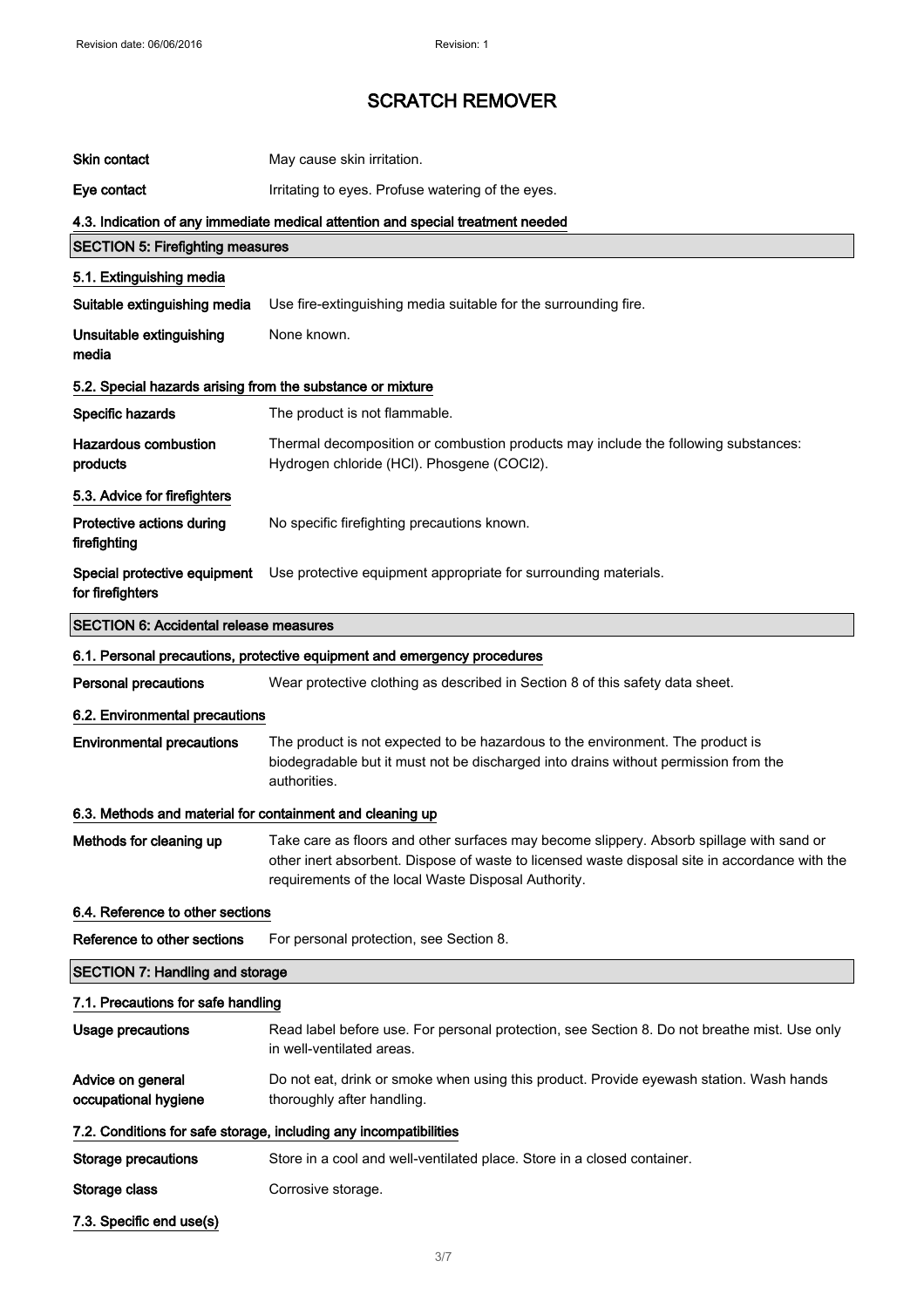### SECTION 8: Exposure Controls/personal protection

### 8.1. Control parameters

### Occupational exposure limits

### **Glycerine**

Long-term exposure limit (8-hour TWA): WEL 10 mg/m<sup>3</sup> mist WEL = Workplace Exposure Limit

### 8.2. Exposure controls

### Protective equipment



| Appropriate engineering<br>controls | Provide adequate ventilation.                                                                                                                                                               |
|-------------------------------------|---------------------------------------------------------------------------------------------------------------------------------------------------------------------------------------------|
| Eye/face protection                 | Wear eye protection.                                                                                                                                                                        |
| Hand protection                     | For exposure up to 8 hours, wear gloves made of the following material: Nitrile rubber. The<br>breakthrough time for any glove material may be different for different glove manufacturers. |
| Other skin and body<br>protection   | Wear protective clothing.                                                                                                                                                                   |
| Respiratory protection              | If ventilation is inadequate, suitable respiratory protection must be worn.                                                                                                                 |

# SECTION 9: Physical and Chemical Properties

| 9.1. Information on basic physical and chemical properties |                                  |
|------------------------------------------------------------|----------------------------------|
| Appearance                                                 | Paste.                           |
| Colour                                                     | White.                           |
| <b>Odour threshold</b>                                     | No information available.        |
| pH                                                         | pH (concentrated solution): 8.88 |
| <b>Melting point</b>                                       | No information available.        |
| Initial boiling point and range                            | $100^{\circ}$ C                  |
| Flash point                                                | Not applicable.                  |
| <b>Evaporation rate</b>                                    | No information available.        |
| <b>Evaporation factor</b>                                  | No information available.        |
| Upper/lower flammability or<br>explosive limits            | Not applicable.                  |
| Vapour pressure                                            | No information available.        |
| Vapour density                                             | No information available.        |
| <b>Relative density</b>                                    | ~1.23                            |
| Solubility(ies)                                            | Miscible with water.             |
| <b>Partition coefficient</b>                               | No information available.        |
| Auto-ignition temperature                                  | Not applicable.                  |
| <b>Decomposition Temperature</b>                           | No information available.        |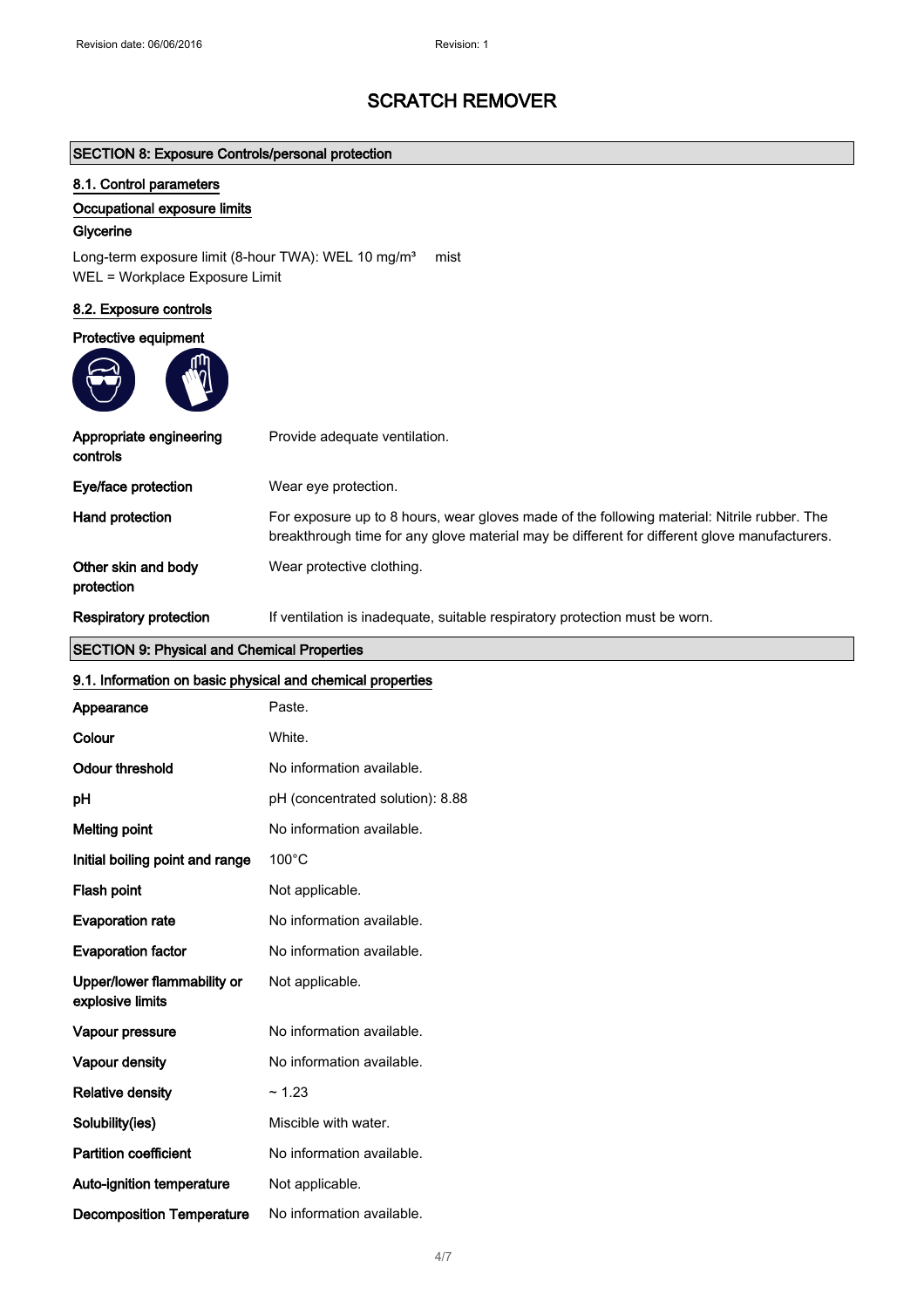| <b>Viscosity</b>                                                                                  | Kinematic viscosity > 20.5 mm <sup>2</sup> /s.                                                                                          |
|---------------------------------------------------------------------------------------------------|-----------------------------------------------------------------------------------------------------------------------------------------|
| <b>Explosive properties</b>                                                                       | No information available.                                                                                                               |
| 9.2. Other information                                                                            |                                                                                                                                         |
| <b>SECTION 10: Stability and reactivity</b>                                                       |                                                                                                                                         |
| 10.1. Reactivity                                                                                  |                                                                                                                                         |
| Reactivity                                                                                        | The reactivity data for this product will be typical of those for the following class of materials:<br>Mineral acids. Oxidising agents. |
| 10.2. Chemical stability                                                                          |                                                                                                                                         |
| <b>Stability</b>                                                                                  | Stable at normal ambient temperatures and when used as recommended.                                                                     |
| 10.3. Possibility of hazardous reactions                                                          |                                                                                                                                         |
| Possibility of hazardous<br>reactions                                                             | The following materials may react with the product: Strong alkalis.                                                                     |
| 10.4. Conditions to avoid                                                                         |                                                                                                                                         |
| <b>Conditions to avoid</b>                                                                        | Avoid heat.                                                                                                                             |
| 10.5. Incompatible materials                                                                      |                                                                                                                                         |
| Materials to avoid                                                                                | Avoid contact with the following materials: Strong alkalis. Strong oxidising agents.                                                    |
| 10.6. Hazardous decomposition products                                                            |                                                                                                                                         |
| Hazardous decomposition<br>products                                                               | Thermal decomposition or combustion products may include the following substances:<br>Hydrogen chloride (HCl). Phosgene (COCl2).        |
| <b>SECTION 11: Toxicological information</b>                                                      |                                                                                                                                         |
| 11.1. Information on toxicological effects                                                        |                                                                                                                                         |
| Serious eye damage/irritation<br>Serious eye damage/irritation Irritation of eyes is assumed.     |                                                                                                                                         |
| <b>SECTION 12: Ecological Information</b>                                                         |                                                                                                                                         |
| 12.1. Toxicity<br><b>Toxicity</b>                                                                 | The product is not expected to be hazardous to the environment.                                                                         |
|                                                                                                   |                                                                                                                                         |
| 12.2. Persistence and degradability                                                               | Persistence and degradability The product is readily biodegradable.                                                                     |
| Phototransformation                                                                               | Not known.                                                                                                                              |
| Stability (hydrolysis)                                                                            | Not known.                                                                                                                              |
| Biodegradation                                                                                    | Expected to be readily biodegradable.                                                                                                   |
| Biological oxygen demand                                                                          | Not determined.                                                                                                                         |
| Chemical oxygen demand                                                                            | Not determined.                                                                                                                         |
| 12.3. Bioaccumulative potential                                                                   |                                                                                                                                         |
| <b>Partition coefficient</b>                                                                      | No information available.                                                                                                               |
| 12.4. Mobility in soil<br>12.5. Results of PBT and vPvB assessment<br>12.6. Other adverse effects |                                                                                                                                         |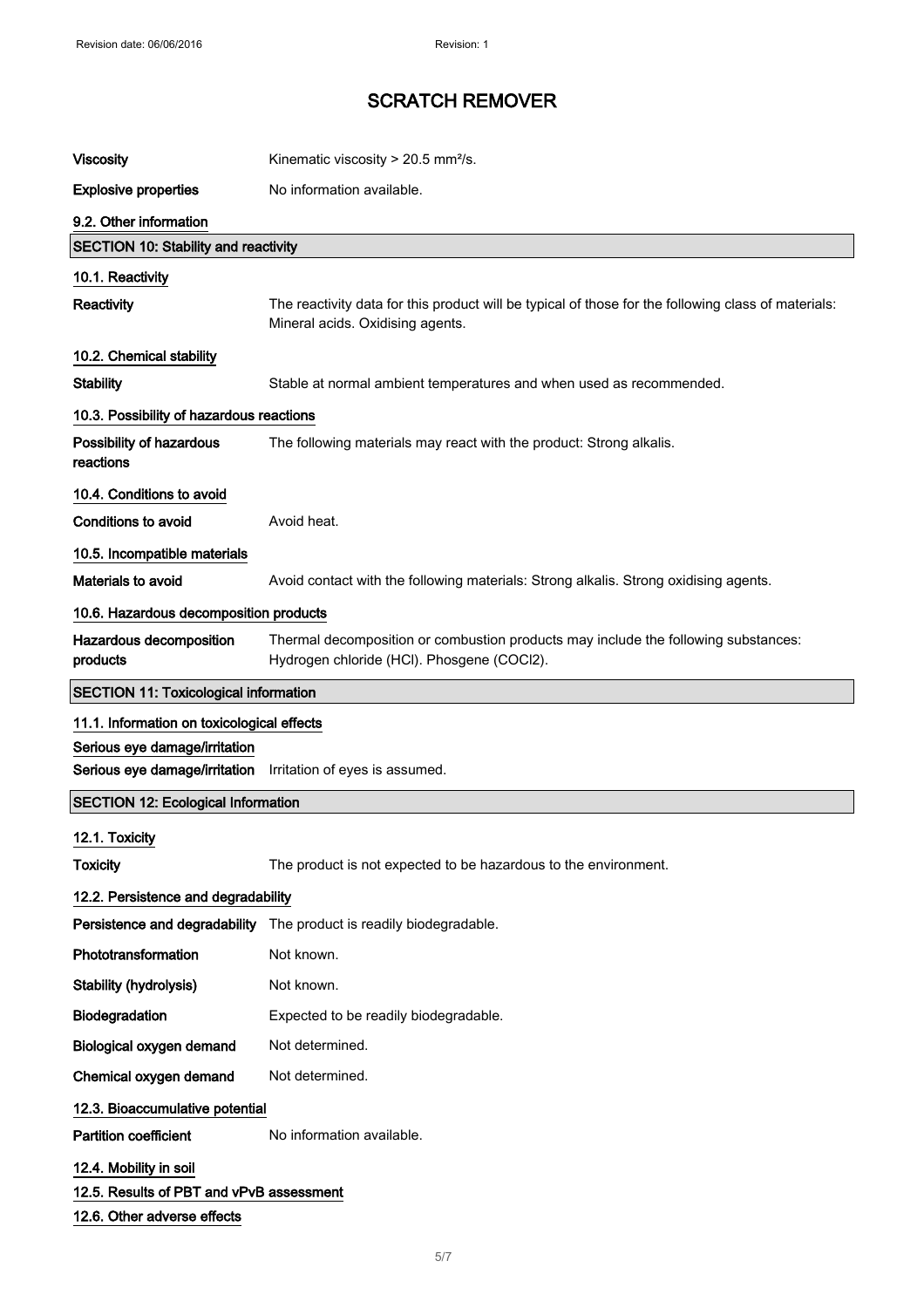### SECTION 13: Disposal considerations

### 13.1. Waste treatment methods

Disposal methods Dispose of waste product or used containers in accordance with local regulations

#### SECTION 14: Transport information

General The product is not covered by international regulations on the transport of dangerous goods (IMDG, IATA, ADR/RID).

### 14.1. UN number

Not applicable.

### 14.2. UN proper shipping name

Not applicable.

### 14.3. Transport hazard class(es)

No transport warning sign required.

### 14.4. Packing group

Not applicable.

### 14.5. Environmental hazards

### Environmentally hazardous substance/marine pollutant

No.

### 14.6. Special precautions for user

Not applicable.

### 14.7. Transport in bulk according to Annex II of MARPOL and the IBC Code

Transport in bulk according to Not applicable. Annex II of MARPOL 73/78 and the IBC Code

### SECTION 15: Regulatory information

### 15.1. Safety, health and environmental regulations/legislation specific for the substance or mixture

| EU legislation | Regulation (EC) No 1272/2008 of the European Parliament and of the Council of 16<br>December 2008 on classification, labelling and packaging of substances and mixtures (as<br>amended).<br>Regulation (EC) No 648/2004 of the European Parliament and of the Council of 31 March |
|----------------|-----------------------------------------------------------------------------------------------------------------------------------------------------------------------------------------------------------------------------------------------------------------------------------|
|                | 2004 on detergents (as amended).                                                                                                                                                                                                                                                  |

# 15.2. Chemical safety assessment SECTION 16: Other information **Revision date** 06/06/2016 Revision 1 SDS number 21918 Hazard statements in full H304 May be fatal if swallowed and enters airways. H318 Causes serious eye damage. H319 Causes serious eye irritation. H412 Harmful to aquatic life with long lasting effects. Signature Daniel Higgs